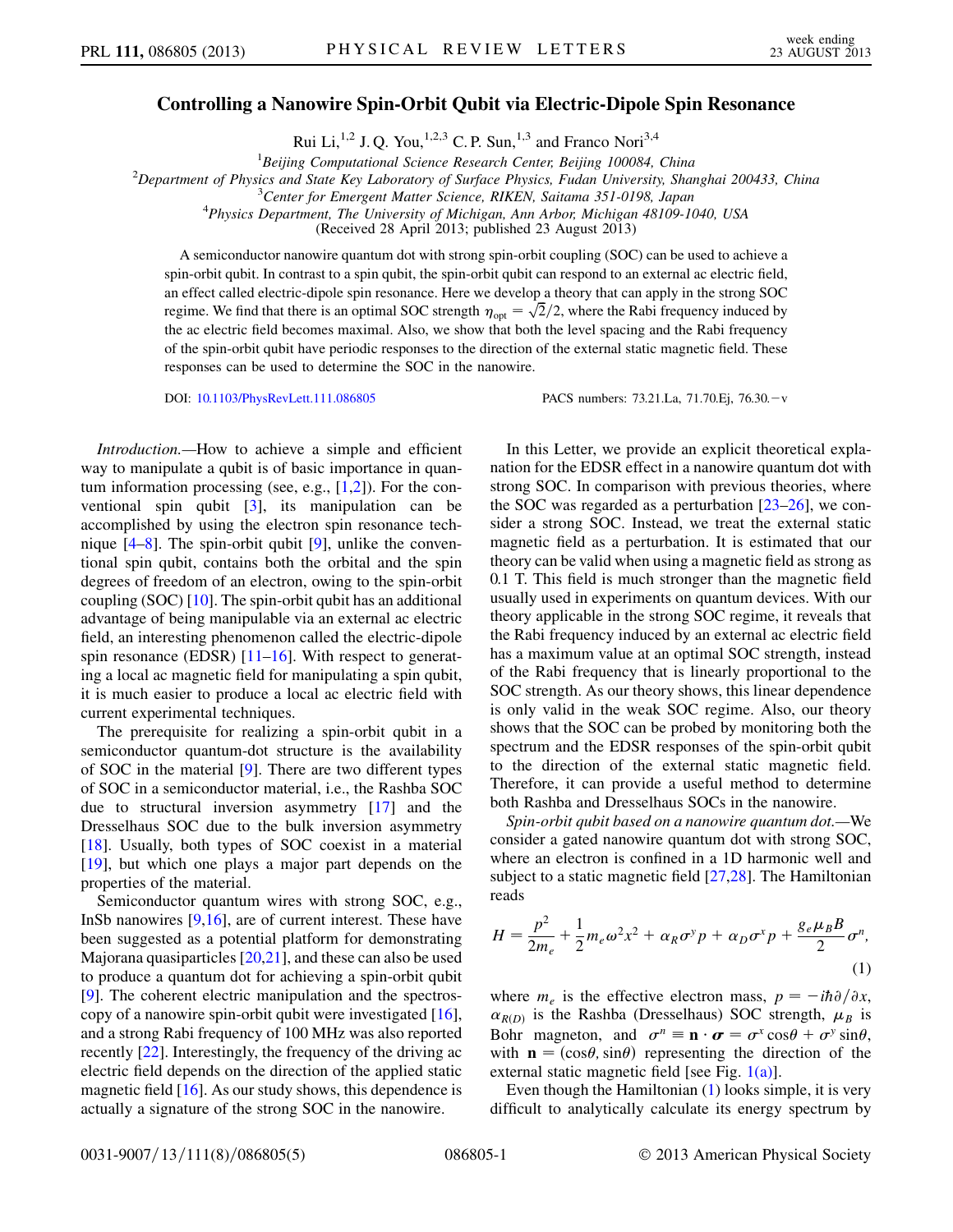

<span id="page-1-0"></span>FIG. 1 (color online). (a) Schematic diagram of the unit vectors **n**, **a**, and **b**, where **n** =  $(\cos \theta, \sin \theta)$  represents the direction of an external static magnetic field **B**,  $\mathbf{a} = (\cos \varphi, \sin \varphi)$ , with  $\varphi = \arctan(\alpha_R/\alpha_D) \in [0, \pi/2]$  characterizing the relative strength between the Rashba and Dresselhaus SOCs, and  $\mathbf{b} =$  $(-\sin\varphi, \cos\varphi)$  is a unit vector perpendicular to **a**. (b) Energy spectrum of a nanowire quantum dot modeled by  $H_0$  in Eq. ([2\)](#page-1-1), where each energy level is twofold degenerate. This degeneracy can be removed by applying a static magnetic field to the nanowire quantum dot. Here the lowest two levels with splitting  $E_{\text{qu}}$  are used to encode a spin-orbit qubit.

directly solving the Schrödinger equation  $[29-31]$  $[29-31]$  $[29-31]$ . Therefore, in order to have a good understanding of the energy spectrum and the corresponding eigenstates of H, one has to rely on a perturbative method. Here we introduce two new parameters  $\alpha$  and  $\varphi$ :  $\alpha = \sqrt{\alpha_R^2 + \alpha_D^2}$ , and  $\varphi = \arctan(\alpha_R/\alpha_D)$ , where  $\varphi \in [0, \pi/2]$ . With these new parameters, the Hamiltonian ([1\)](#page-0-0) can be rewritten as

<span id="page-1-1"></span>
$$
H = H_0 + H_1, \qquad H_0 = \frac{p^2}{2m_e} + \frac{1}{2}m_e\omega^2 x^2 + \alpha\sigma^a p,
$$
  

$$
H_1 = \frac{g_e\mu_B B}{2} [\cos(\theta - \varphi)\sigma^a + \sin(\theta - \varphi)\sigma^b],
$$
 (2)

with  $\sigma^c \equiv \mathbf{c} \cdot \boldsymbol{\sigma}$  ( $\mathbf{c} = \mathbf{a}, \mathbf{b}, \mathbf{n}$ ). Here the unit vectors  $\mathbf{a} =$  $(\cos\varphi, \sin\varphi), \mathbf{b} = (-\sin\varphi, \cos\varphi), \text{ and } \mathbf{n} = \cos(\theta - \varphi)\mathbf{a} + \mathbf{b}$  $\sin(\theta - \varphi)$ **b** are schematically illustrated in Fig. [1\(a\)](#page-1-0). In previous theories [\[23–](#page-4-15)[26](#page-4-16)], the SOC term was often considered as a perturbation, but this applies only for a weak SOC, i.e.,  $\eta \equiv \sqrt{m_e/(\hbar \omega)} \alpha \ll 1$ . Below, we consider the case which is valid even in the strong SOC (i.e., large  $\eta$ ) regime. Note that the Zeeman splitting  $g_e\mu_B B$  (~1  $\mu$ eV) is usually much less than the orbit splitting  $\hbar \omega$  $(1–10 \text{ meV})$ . For instance, in an InSb nanowire quantum dot,  $\hbar \omega \approx 7.5$  meV and  $g_e \approx 40$  [\[16\]](#page-4-8), so the external magnetic field can be as strong as  $B \sim 0.1$  T for  $\xi =$  $g_e\mu_B B/(\hbar\omega) \sim 0.03$ . This field is much stronger than the magnetic field usually used in experiments [[9](#page-4-5),[16](#page-4-8),[22](#page-4-14)], so  $H_1$ can be treated as a perturbation.

To encode a spin-orbit qubit, we only need to focus on the lowest two energy levels of H. Here we calculate the energy-level spacing and the Hilbert-space structure of the spin-orbit qubit by using the perturbative method for degenerate states [[32](#page-4-21)], where all derived results are accurate up to first order in  $\xi$ .

The Hamiltonian  $H_0$  in Eq. ([2\)](#page-1-1) can be diagonalized using a unitary transformation [[33](#page-4-22)], i.e.,

 $e^{i(m_e\alpha/\hbar)x\sigma^a}H_0e^{-i(m_e\alpha/\hbar)x\sigma^a} = p^2/(2m_e) + (1/2)m_e\omega^2x^2$  $m_e \alpha^2/2$ . Let  $\psi_n(x)$  be the eigenstates of a harmonic oscillator corresponding to the eigenvalues  $(n+(1/2))\hbar\omega$ , where  $n = 0, 1, 2, \ldots$  Then, the eigenvalues of  $H_0$  are  $\varepsilon_n = (n + (1/2))\hbar\omega - (1/2)m_e\alpha^2$ , and the corresponding eigenstates are given by

$$
|\Psi_{n\uparrow}\rangle = e^{-i(m_e\alpha/\hbar)x} \psi_n(x) |\uparrow_a\rangle,
$$
  

$$
|\Psi_{n\downarrow}\rangle = e^{i(m_e\alpha/\hbar)x} \psi_n(x) |\downarrow_a\rangle,
$$
 (3)

with  $| \mathbf{f}_a \rangle = (\sqrt{2}/2)(e^{-i\varphi/2}, e^{i\varphi/2})^T$  and  $| \mathbf{f}_a \rangle = (\sqrt{2}/2) \times$  $(e^{-i\varphi/2}, -e^{i\varphi/2})^T$ , where T denotes the transpose of a matrix, being two eigenstates of  $\sigma^a$ :  $\sigma^a|\uparrow_a\rangle = |\uparrow_a\rangle$  and  $\sigma^a |\downarrow_a \rangle = - |\downarrow_a \rangle$ . The energy spectrum of  $H_0$  is similar to the energy spectrum of a harmonic oscillator, except that each level  $\varepsilon_n$  is twofold degenerate, with the corresponding degenerate eigenstates given by  $|\Psi_{n\uparrow}\rangle$  and  $|\Psi_{n\downarrow}\rangle$ .

Our interest focuses on the  $n = 0$  Hilbert subspace. Usually, the two degenerate states  $|\Psi_{0} \rangle$  and  $|\Psi_{0} \rangle$  will recombine in the zeroth-order wave functions, so we calculate  $H_1$  in the Hilbert subspace spanned by  $|\Psi_{0\uparrow}\rangle$ and  $|\Psi_{0}$ :

$$
H_1 = \frac{g_e \mu_B B}{2} \left( \begin{array}{cc} \cos(\theta - \varphi) & ie^{-\eta^2} \sin(\theta - \varphi) \\ -ie^{-\eta^2} \sin(\theta - \varphi) & -\cos(\theta - \varphi) \end{array} \right). \tag{4}
$$

Here we have used the formulas  $\sigma^{b}|\uparrow_{a}\rangle = -i|\downarrow_{a}\rangle$  and  $\sigma^{b}|\downarrow_{a}\rangle = i|\uparrow_{a}\rangle$  in deriving the above matrix. Diagonalizing this matrix, we obtain the eigenvalues and the corresponding eigenfunctions

$$
\varepsilon_{0p}^{\pm} = \pm \frac{g_e \mu_B B}{2} f, \qquad |\Psi_0^{\pm}\rangle = c_0^{\pm} |\Psi_{0\uparrow}\rangle + d_0^{\pm} |\Psi_{0\downarrow}\rangle, \quad (5)
$$

where

$$
c_0^{\pm} = \frac{\cos(\theta - \varphi) \pm f}{\sqrt{2[f^2 \pm f \cos(\theta - \varphi)]}},
$$
  
\n
$$
d_0^{\pm} = \frac{-ie^{-\eta^2} \sin(\theta - \varphi)}{\sqrt{2[f^2 \pm f \cos(\theta - \varphi)]}},
$$
\n(6)

with  $f \equiv f(\eta, \theta - \varphi) = [\cos^2(\theta - \varphi) + e^{-2\eta^2} \sin^2(\theta - \varphi)]^{1/2}$ . The wave functions  $|\Psi_0^{\pm}\rangle$  are actually the recombined zeroth-order wave functions. The first-order wave functions can be calculated using the perturbative formula  $[32]$  $[32]$  $[32]$   $|\Psi_{0p}^{\pm}\rangle = |\Psi_0^{\pm}\rangle + \sum_{n=1,\sigma=1,1}^{\infty} (\langle \Psi_{n\sigma}|H_1|\Psi_0^{\pm}\rangle)/$  $(\varepsilon_0 - \varepsilon_n) |\Psi_{n\sigma}\rangle$ . Therefore, we obtain

<span id="page-1-2"></span>
$$
|\Psi_{0p}^{\pm}\rangle = c_0^{\pm} |\Psi_{0\uparrow}\rangle + d_0^{\pm} |\Psi_{0\downarrow}\rangle + i(\xi/2)e^{-\eta^2} \sin(\theta - \varphi)
$$

$$
\times \sum_{n=1}^{\infty} \frac{(\sqrt{2}i\eta)^n}{n\sqrt{n!}} [(-1)^n c_0^{\pm} |\Psi_{n\downarrow}\rangle - d_0^{\pm} |\Psi_{n\uparrow}\rangle]. \tag{7}
$$

Here we have obtained the two lowest energy levels and the corresponding wave functions  $|\Psi_{0p}^{\pm}\rangle$  of H by using degenerate perturbation theory, which are accurate up to first order in  $\xi$ . The two states  $|\Psi_{0p}^+\rangle$  and  $|\Psi_{0p}^-\rangle$  can be used to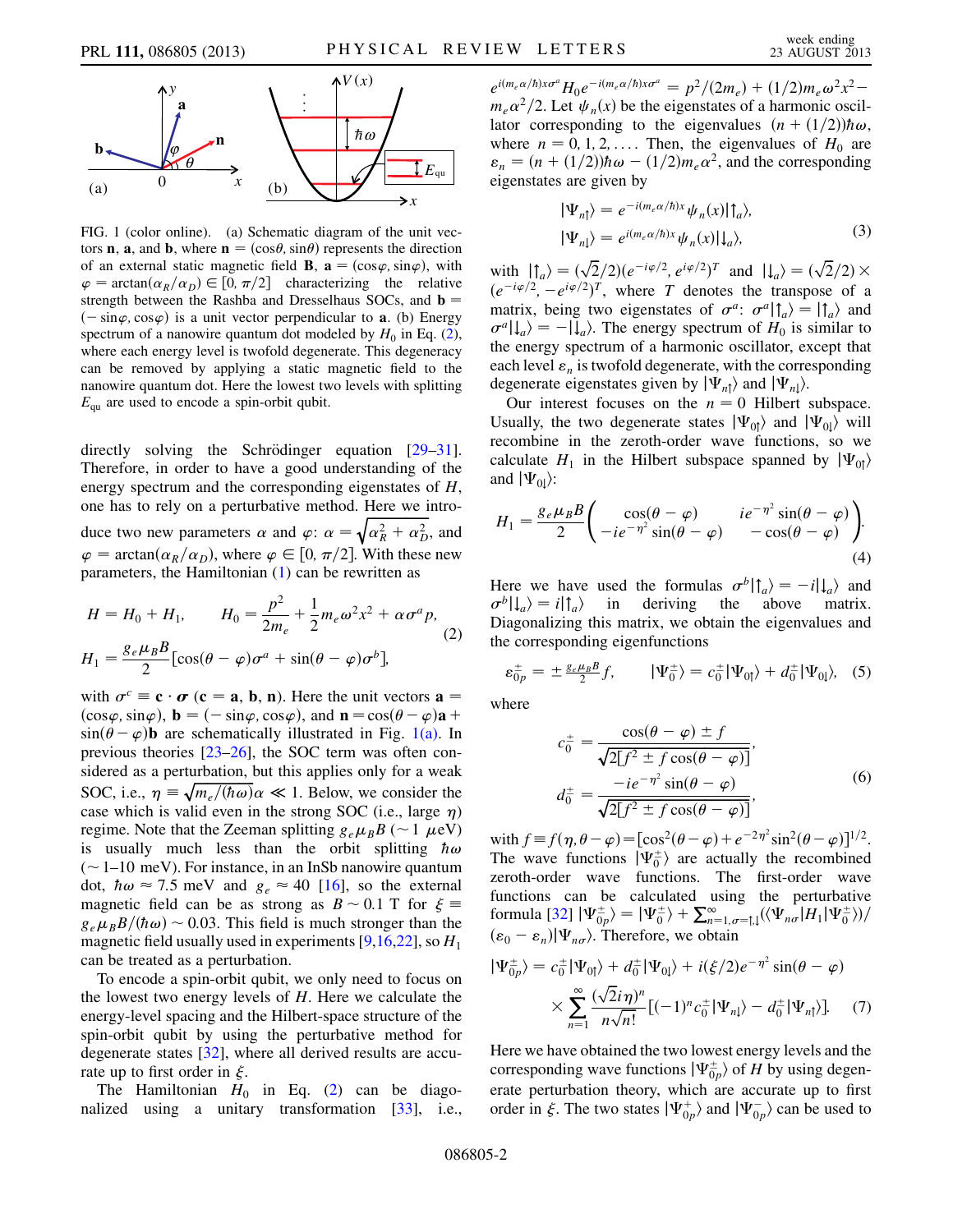<span id="page-2-0"></span>encode the spin-orbit qubit which has the level spacing [see Fig.  $1(b)$ ]:

$$
E_{\text{qu}} = g_e \mu_B B \sqrt{\cos^2(\theta - \varphi) + e^{-2\eta^2} \sin^2(\theta - \varphi)}.
$$
 (8)

Clearly, it can be seen from Eq. [\(7](#page-1-2)) that the spin-orbit qubit is different from the conventional spin qubit (which only contains the  $n = 0$  orbit state) because the spin-orbit qubit combines many orbital states ( $n = 0, 1, \ldots, \infty$ ) with the spin state. This orbital feature of the spin-orbit qubit leads to an interesting phenomenon called EDSR, which can be used to manipulate the spin-orbit qubit via an external ac electric field. The spin-orbit qubit can be regarded as a hybrid qubit which contains both the orbital and the spin degrees of freedom of an electron in a quantum dot. Therefore, the spin-orbit qubit can respond to both magnetic and electric fields.

Note that the results obtained so far are based on a 1D harmonic quantm well for a single nanowire quantum dot. Usually, the real well may include some anharmonicity and the nanowire is quasi-1D. In this case, the problem cannot be analytically solved, but the underlying physics should be the same because the feature of well-separated discrete orbital levels remains unchanged in the nanowire quantum dot.

EDSR and its response to the magnetic-field direction.— In EDSR, the SOC plays a key role  $[13–16,34–36]$  $[13–16,34–36]$  $[13–16,34–36]$  $[13–16,34–36]$  $[13–16,34–36]$ , such that an electron spin can respond to an ac electric field. In previous studies, the SOC was treated as a perturbation, and the EDSR effect has been investigated for a quantum-well structure [[23](#page-4-15)] and a 2D GaAs quantum dot [\[24](#page-4-26)[,25\]](#page-4-27). Those results show that the Rabi frequency is linearly proportional to the SOC strength  $\eta$  [\[24\]](#page-4-26). Below we will show that this linear dependence of the Rabi frequency on  $\eta$  is due to the weak SOC.

When we apply an external ac electric field to the nanowire quantum dot, the total Hamiltonian becomes

$$
H_{\text{tot}} = \frac{p^2}{2m_e} + \frac{1}{2}m_e\omega^2 x^2 + \alpha_R \sigma^y p + \alpha_D \sigma^x p
$$

$$
+ \frac{g_e \mu_B B}{2} \sigma^n + eEx \cos(2\pi \nu t), \tag{9}
$$

where  $\nu$  is the frequency of the ac electric field. Based on the results derived above, when we focus on the Hilbert subspace of the spin-orbit qubit spanned by  $|\Psi_{0p}^{+}\rangle$  and  $|\Psi_{0p}^-\rangle$ , the Hamiltonian is reduced to a spin-orbit qubit interacting with an ac electric field:  $H_{\text{tot}} = (1/2)E_{\text{qu}}\tau^Z +$  $eEx \cos(2\pi\nu t)$ , where  $\tau^Z = |\Psi_{0p}^+\rangle \langle \Psi_{0p}^+| - |\Psi_{0p}^-\rangle \langle \Psi_{0p}^-|$ . In this Hilbert subspace of the spin-orbit qubit,  $x$  has the elements

$$
\langle \Psi_{0p}^+ | x | \Psi_{0p}^+ \rangle = 0 + \mathcal{O}(\xi^2),
$$
  

$$
\langle \Psi_{0p}^- | x | \Psi_{0p}^- \rangle = 0 + \mathcal{O}(\xi^2),
$$
  

$$
\langle \Psi_{0p}^+ | x | \Psi_{0p}^- \rangle = -ix_0 \xi \eta e^{-\eta^2} \sin(\theta - \varphi) + \mathcal{O}(\xi^2),
$$
 (10)

where  $x_0 = \sqrt{\hbar/(m_e \omega)}$ . Thus, we conclude that  $H_{\text{tot}}$  can be reduced to the following EDSR Hamiltonian:

$$
H_{\text{tot}} = (1/2)E_{\text{qu}}\tau^Z + h\Omega_R\tau^Y\cos(2\pi\nu t),\qquad(11)
$$

<span id="page-2-1"></span>where

$$
\Omega_R = \left(\frac{eEx_0}{h}\right) \xi \eta e^{-\eta^2} |\sin(\theta - \varphi)| \tag{12}
$$

is the Rabi frequency, with  $h$  being the Planck constant, and  $\tau^Y = i(|\Psi_{0p}^- \rangle \langle \Psi_{0p}^+ | - |\Psi_{0p}^+ \rangle \langle \Psi_{0p}^- |)$ . When  $\eta$  is treated as a perturbation for weak SOC ( $\eta \ll 1$ ), we can expand  $\Omega_R$  as  $\Omega_R = (eEx_0/h)\xi \eta |\sin(\theta - \varphi)| + \mathcal{O}(\eta^2)$ , so we recover the previous result [\[24\]](#page-4-26). In fact, this EDSR Hamiltonian is the Rabi-oscillation Hamiltonian in quantum optics [\[37\]](#page-4-28). Therefore, the physics of EDSR is transparent: when the driving frequency is in resonance to the level spacing of the spin-orbit qubit ( $h\nu = E_{\text{qu}}$ ), the spinorbit qubit can be flipped from one basis state to another via the Rabi oscillation. Note that the Rabi frequency  $\Omega_R$  is obtained by only considering the lowest two levels of the quantum dot. As we show in  $[38]$  $[38]$  $[38]$ , when the resonant condition is satisfied ( $h\nu = E_{\text{qu}}$ ) and the driving electric field is weak  $(E \ll \hbar \omega / \sqrt{2} e x_0)$ , the influence of other energy levels is negligible.

In experiments, the EDSR was probed using a double quantum dot, where the double quantum dot was initially tuned in the Pauli spin blockade regime [\[9](#page-4-5)[,11,](#page-4-7)[14,](#page-4-30)[16\]](#page-4-8). If and only if an electron spin in either dot is flipped via EDSR, the current can flow through the dot. Here we emphasize that for a nanowire quantum dot with strong SOC, the electron spin in the dot becomes a pseudospin (a spin-orbit qubit). Because the current through the dot depends on the states of the spin-orbit qubit, the flipping of this pseudospin can also be monitored by either the current through the dot [\[9,](#page-4-5)[11](#page-4-7)[,16\]](#page-4-8) or a nearby quantum point contact [[14](#page-4-30)].

Note that the SOC strength  $\eta$  is not treated as a perturbation in our theory, so our results apply in the strong SOC regime. First, the level spacing  $E_{qu}$  given in Eq. [\(8\)](#page-2-0) depends on the direction  $\theta$  of **B**. If  $\eta$  is treated as a perturbation as for a weak SOC, the level spacing is just the Zeeman splitting  $g_e\mu_B B$ . Thus, the dependence of  $E_{qu}$ on the magnetic-field direction is a signature of strong SOC in the nanowire. This directional dependence was demonstrated in a recent experiment on an InSb nanowire quan-tum dot [[16\]](#page-4-8). Second, the Rabi frequency  $\Omega_R$  given in Eq. [\(12\)](#page-2-1) is not linearly proportional to the SOC strength  $\eta$ . Instead, there is an optimal SOC strength  $\eta_{opt} = \sqrt{2}/2$ , where the Rabi frequency reaches its maximum value (see Fig. [2\)](#page-3-0). Our results imply that, in order to achieve the strongest Rabi frequency, it is not necessary to find materials with extremely strong SOC, but to find a material with an optimal SOC strength  $\eta_{opt}$ . This optimal material gives the smallest manipulation time  $\Omega_R^{-1}$  for the state flipping of a spin-orbit qubit.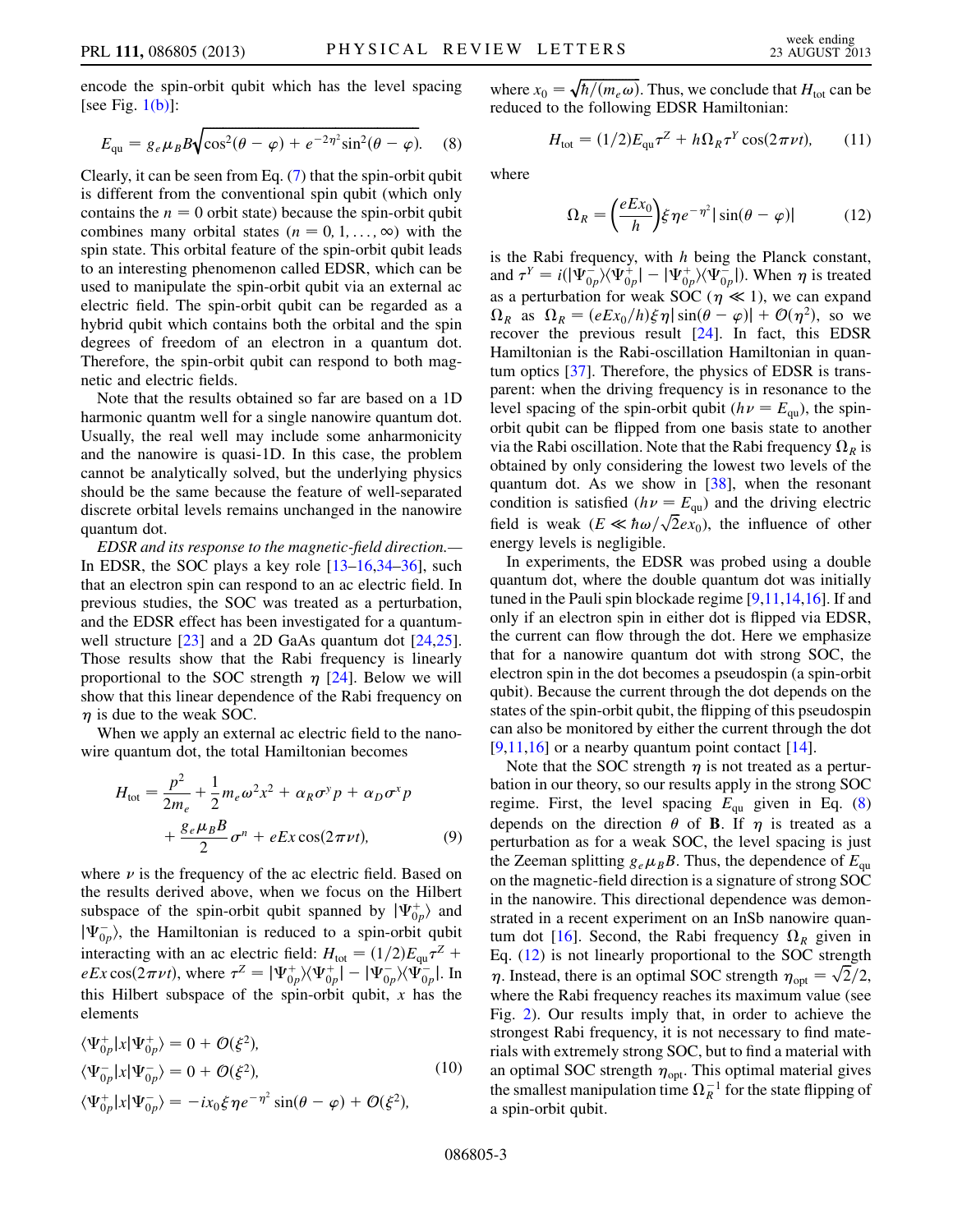<span id="page-3-0"></span>

FIG. 2 (color online). Rabi frequency (in units of  $\Omega_0$ ) versus the SOC strength  $\eta$ , where  $\Omega_0 = (eEx_0/h)\xi |\sin(\theta - \varphi)|$ . There is an optimal SOC strength  $\eta_{opt} = \sqrt{2}/2 \approx 0.707$ , where the Rabi frequency becomes maximal. After this optimal point  $\eta_{\text{opt}}$ , increasing SOC reduces the Rabi frequency.

The determination of the SOC is an important goal [[39\]](#page-4-31). Because both level spacing and Rabi frequency of the spinorbit qubit depend on the direction of B, we can use these responses to determine both the Rashba and Dresselhaus SOC strengths,  $\alpha_R$  and  $\alpha_D$ , in the nanowire. Figure [3](#page-3-1) shows the dependence of both the level splitting and the Rabi frequency on the magnetic-field direction for

<span id="page-3-1"></span>

<span id="page-3-2"></span>FIG. 3 (color online). (a) Periodic response of the level spacing  $E_{\text{qu}}$  (in units of  $g_e\mu_B B$ ) of the spin-orbit qubit on the direction  $\theta$  of the external static magnetic field **B**. (b) Periodic response of the Rabi frequency  $\Omega_R$  (in units of  $\Omega$ ) on the direction  $\theta$  of **B**, where  $\Omega = (eEx_0/h)\xi \eta e^{-\eta^2}$ . The parameter  $\varphi = \arctan(\alpha_R/\alpha_D)$  characterizes the relative strength between the Rashba and Dresselhaus SOCs in the nanowire. For example,  $\varphi = 0$  corresponds to a nanowire with pure Dresselhaus SOC  $(\alpha_R = 0), \varphi = \pi/2$  corresponds to a nanowire with pure Rashba SOC ( $\alpha_D = 0$ ), and  $\varphi = \pi/4$  corresponds to a nanowire with equal Rashba and Dresselhaus SOCs ( $\alpha_R = \alpha_D$ ).

different values of  $\varphi = \arctan(\alpha_R/\alpha_D)$ . Because the level splitting  $E_{\text{qu}}$  oscillates between  $e^{-\eta^2}$  and 1 [see Fig. [3\(a\)\]](#page-3-2), we can determine the SOC strength  $\eta$  from the minimal amplitude  $e^{-\eta^2}$ . Moreover, by monitoring how the level splitting  $E_{\text{qu}}$  and the Rabi frequency  $\Omega_R$  vary with the direction  $\theta$  of **B**, we can determine the parameter  $\varphi$ . For example, the level spacing  $E_{\text{qu}}$  in Eq. ([8\)](#page-2-0) reaches its maximum values at  $\theta_{\text{max}} = \pm l \pi + \varphi \quad (l = 0, 1, 2, ...)$ [see Fig. [3\(a\)](#page-3-2)], and the Rabi frequency  $\Omega_R$  in Eq. [\(12\)](#page-2-1) reaches its maximum values at  $\theta_{\text{max}} = \pm (2l + 1)\pi/2 + \varphi$  $(l = 0, 1, 2, ...)$  [see Fig. [3\(b\)\]](#page-3-2). Thus,  $\varphi$  can be determined from the values of  $\theta_{\text{max}}$ . To obtain  $\alpha_D = \alpha \cos \varphi$  and  $\alpha_R =$  $\alpha \sin\varphi$ , where  $\alpha = \eta \sqrt{\hbar \omega / m_e}$ , we should know the orbitlevel spacing  $\hbar \omega$ . Actually,  $\hbar \omega$  is controlled by the gate voltages on the static electric gates which are used to form the trap potential  $\left(\frac{1}{2}\right)m_e\omega^2x^2$ . We take a recent experiment as an example. By comparing Fig.  $3(a)$  with Fig.  $2(c)$ in [[16](#page-4-8)], we obtain  $e^{-\eta^2} \approx 15/20$  and  $\theta_{\text{max}} \approx 0.22\pi$  at  $l = 0$  from the experimental data. Thus, we have  $\eta \approx$ 0.54 and  $\varphi = \theta_{\text{max}} \approx 0.22 \pi (40^{\circ})$  for the nanowire material. Also, this value of  $\eta \approx 0.54$  reveals that the nanowire material used in [\[16\]](#page-4-8) has a strong SOC.

Discussions and conclusions.—The EDSR that we considered is only induced by the SOC in the quantum dot. Actually, the hyperfine interaction between the electron spin and the lattice nuclear spins in the dot can also induce interesting phenomena such as hyperfine-mediated EDSR  $[14,25,40]$  $[14,25,40]$  $[14,25,40]$  $[14,25,40]$  and the spin-resonance locking  $[41]$  $[41]$ . In some materials, the electron  $g_e$  factor may have strong anisotropy. When the static magnetic field rotates, this strong anisotropy might also give rise to appreciable directional oscillations of the level spacing  $E_{\text{qu}}$ . However, it does not yield directional oscillations to the Rabi frequency because  $g_e$  is not included in  $\Omega_R$ . Thus, one can use the Rabi frequency to demonstrate the directional oscillations induced by the SOC. As to directly showing the SOCinduced directional oscillations in  $E_{qu}$ , one can use materials with a weak anisotropy in the  $g_e$  factor.

In conclusion, we have theoretically investigated the EDSR effect in a semiconductor nanowire quantum dot with strong SOC. In contrast to the previous theories developed in the weak-SOC regime, our results demonstrate that there is an optimal SOC strength  $\eta_{\text{opt}} = \sqrt{2}/2$ where the Rabi frequency induced by the external ac electric field is maximal. Also, we show that both the level spacing and the Rabi frequency of the spin-orbit qubit have periodic responses to the direction of the external static magnetic field. These responses can be used to probe the SOC in the nanowire by determining both the Rashba and the Dresselhaus SOC strengths in the material.

R. L. and J. Q. Y. are partially supported by the National Basic Research Program of China Grant No. 2009CB929302 and the National Natural Science Foundation of China Grant No. 91121015. F. N. is partially